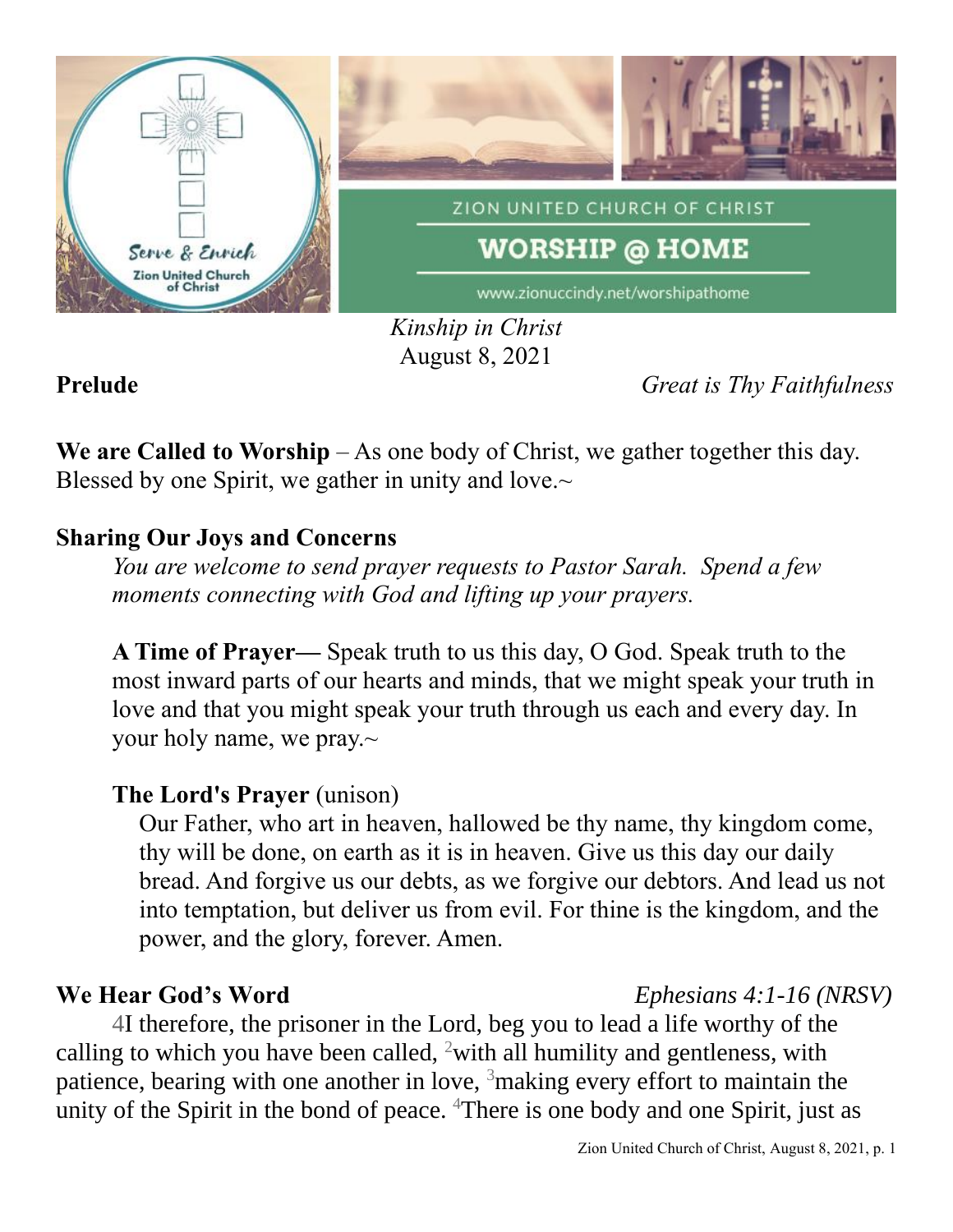you were called to the one hope of your calling, <sup>5</sup>one Lord, one faith, one baptism, <sup>6</sup>one God and Father of all, who is above all and through all and in all.

7 But each of us was given grace according to the measure of Christ's gift. <sup>8</sup>Therefore it is said,

'When he ascended on high he made captivity itself a captive;

he gave gifts to his people.'

 $9$ (When it says, 'He ascended', what does it mean but that he had also descended into the lower parts of the earth? <sup>10</sup>He who descended is the same one who ascended far above all the heavens, so that he might fill all things.) <sup>11</sup>The gifts he gave were that some would be apostles, some prophets, some evangelists, some pastors and teachers,  $^{12}$  to equip the saints for the work of ministry, for building up the body of Christ,  $^{13}$ until all of us come to the unity of the faith and of the knowledge of the Son of God, to maturity, to the measure of the full stature of Christ. <sup>14</sup>We must no longer be children, tossed to and fro and blown about by every wind of doctrine, by people's trickery, by their craftiness in deceitful scheming. <sup>15</sup>But speaking the truth in love, we must grow up in every way into him who is the head, into Christ, <sup>16</sup>from whom the whole body, joined and knitted together by every ligament with which it is equipped, as each part is working properly, promotes the body's growth in building itself up in love.

**Meditation** *Kinship in Christ*

# **We Respond to God's Word with Our Giving**

**Invitation –** Whatever measure of grace and giftedness you have been given, it is enough. From this measure, you are invited to share yourselves with God and with God's world. $\sim$ 

**August Benevolence** – "…for I was hungry and you gave me something to eat…" This month we are once again supporting God's Bounty Food Pantry. God's Bounty works with our neighbors who are facing food insecurity, providing them with staples they need to feed their families. God's Bounty is a joint ministry of the Franklin Township Ministerial Association.

You can mail your offerings to our office or give online at www.zionuccindy.net/donate

# **Doxology**